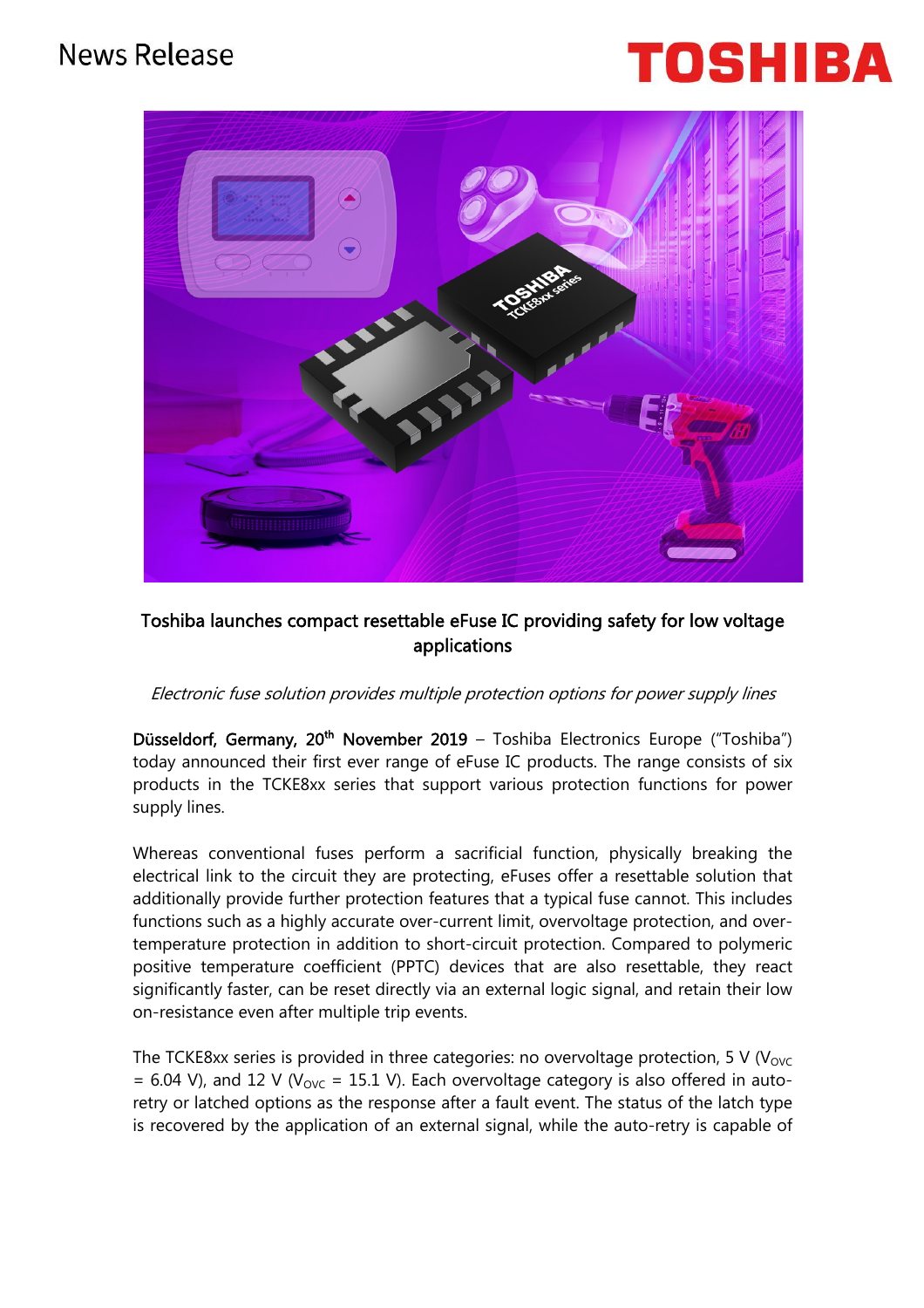re-enabling its output automatically. This provides developers with a choice of options to best suit their application's needs.

The integrated fast-trip comparator can switch off the output typically within 150 ns. Furthermore, an external capacitor can be included to reduce inrush current by setting a turn-on slew-rate at the output as required. Provision is also made to support an external N-channel MOSFET for reverse-current blocking protection. Typical applications include the supply lines to cameras, cordless cleaner and power tools, cleaning robots, server, smart speaker, thermostats and wireless chargers.

Offered in a 3.00 x 3.00 mm, 0.75 mm thin WSON10B package, the devices offer a typical  $R<sub>OM</sub>$  of just 28 mΩ and an over-current limit accuracy if  $±11%$ . Input voltages of 4.4 to 18.0 V are supported and output currents can lie at up to 5.0 A. Certified to IEC 62368-1, this provides developers utilizing the TCKE8xx series in their design a simplified path to certification testing of their end product.

###